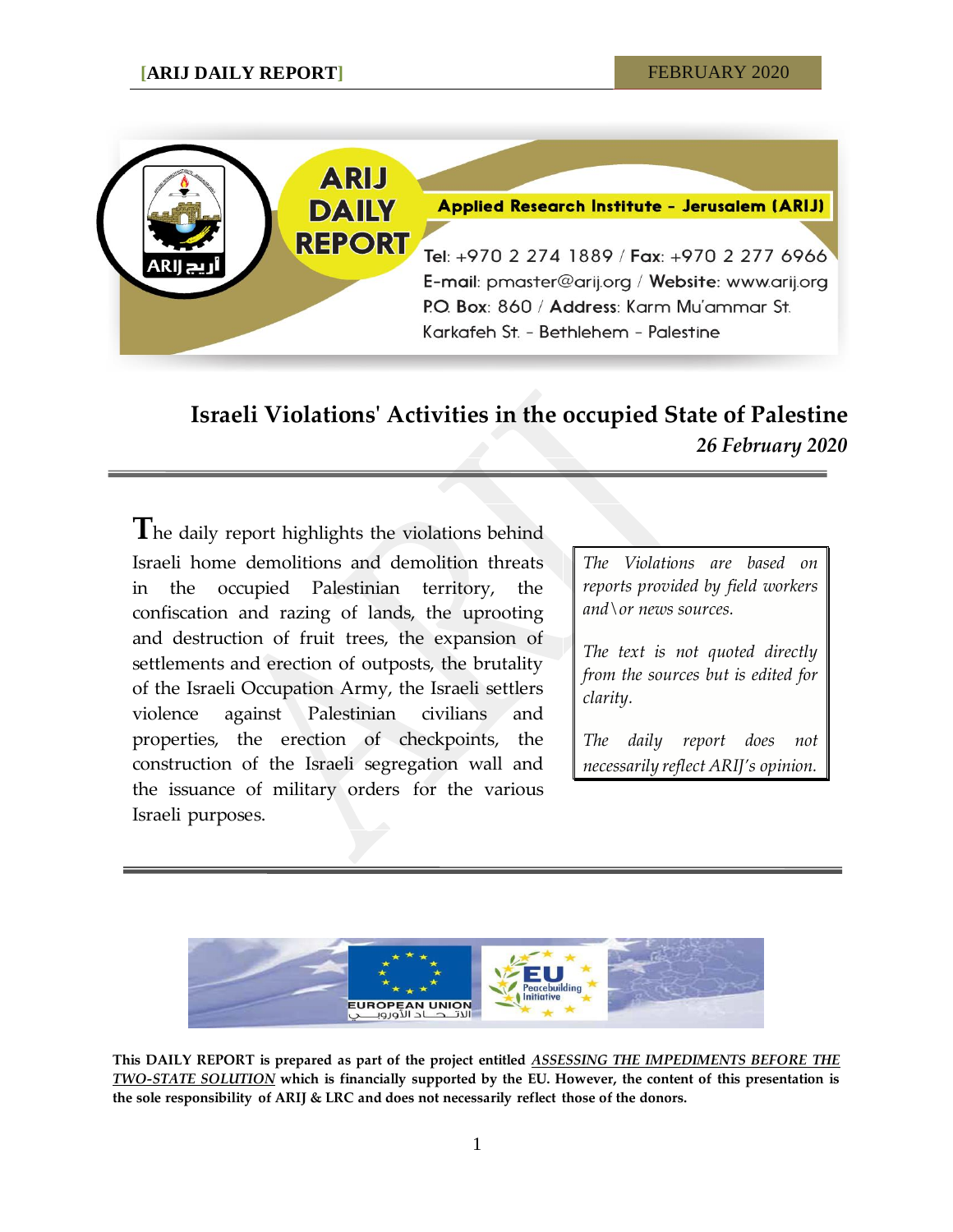## **Violations of the Israeli occupation Army**

- The Israeli Occupation invaded the eastern area of Nablus city, in the northern part of the occupied West Bank, and injured twenty Palestinians, during protests that took place after the army accompanied hundreds of illegal colonialist settlers in "Joseph's Tomb" area. Several military jeeps stormed Amman Street and the vicinity of the historic site, and fired gas bombs and rubber-coated steel bullets towards dozens of young men, who protested the invasion. The army injured 20 Palestinians; four were shot with rubber-coated steel bullets, and 16 suffered the effects of teargas inhalation. The invasion was carried out by around 2,000 colonialist settlers, and dozens of soldiers in armored vehicles. Joseph the Patriarch is revered by Jews, Muslims, Christians, and Samaritans alike. The Israeli military allows Jews to visit as part of organized pilgrimages, despite the site's location in Area A of the occupied West Bank, where the Palestinian Authority has full control, and prohibits Muslims from worshiping at the site. (IMEMC 26 February 2020)
- Several Israeli military vehicles invaded Palestinian lands east of Khan Younis, in the southern part of the Gaza Strip, while navy ships opened fire on fishing boats. Three armored D9 bulldozers, a digger, and a few military jeeps, advanced dozens of meters into Palestinian farmlands before bulldozing several sections and digging trenches. The invasion was carried out in the same area where the Israeli army killed, last Sunday, [Mohammad Ali an-](https://israelpalestinetimeline.org/mohammad-ali-hasan-an-naem/)Na'em, 27, who was not only shot by the soldiers, but also had his body crushed by a military bulldozer, before it was lifted in the air by its blade before it was swung back and forth in the air. In addition, Israeli navy ships opened fire, and used water cannons, against Palestinian fishing boats in Khan Younis sea, forcing the fishermen back to the shore without being able to fish and provide for their families.(IMEMC 26 February 2020)

## **Israeli Settler Violence**